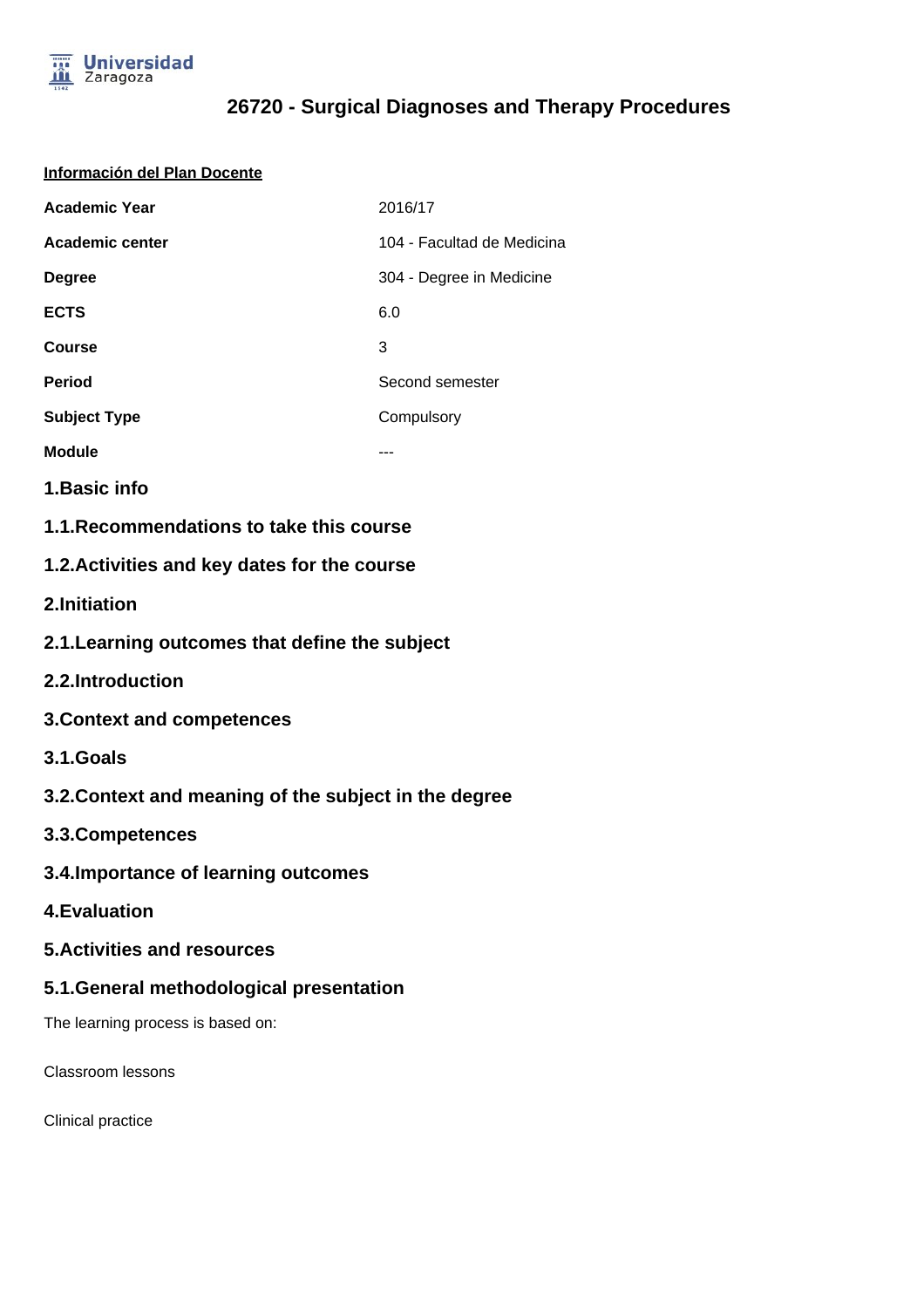

Seminars and workshops

Scientific work

**Tutorials** 

#### **Activities:**

Presential activities

- Big groups activities (45 %)
- Small groups activities (45 %)
	- Seminars
	- Workshops
	- Clinical practice
	- Tutorials
- Evaluation

Non presential activities

| Credit<br>distribution<br>Credits 6,00<br>Hours 150,00 |            |               |            |                 |                             |            |               |
|--------------------------------------------------------|------------|---------------|------------|-----------------|-----------------------------|------------|---------------|
| ℅                                                      |            |               |            | Hours Credits   |                             |            |               |
| Present <sup>26</sup> 8,00                             |            | Presential    | 67,50 2,70 |                 |                             |            |               |
| 55,00<br>Non                                           |            | Non.          | 82,50 3,30 |                 |                             |            |               |
| presential                                             |            | presential    |            |                 |                             |            |               |
|                                                        |            |               | 150.00     | 6,00            |                             |            |               |
|                                                        | Presential |               |            | Non presential  |                             | Total      |               |
|                                                        |            | Hours Credits |            |                 | <b>Factor Hours Credits</b> |            | Hours Credits |
| 45,00<br>Big<br>groups<br>(45%)                        |            |               |            |                 |                             |            |               |
| Lectures                                               | 30,38 1,22 |               |            | 1.50 45.56 1.82 |                             | 75,94 3,04 |               |
| Small 45,00<br>groups<br>(45%)                         | 30,38 1,22 |               |            |                 |                             |            |               |
| Semina <sup>23</sup> 0,00                              | 6.08 0.24  |               | 1,50       | 9.11 0.36       |                             | 15,19 0,61 |               |
| Worksh@p\$00                                           | 6,08 0,24  |               | 0,50       | 3,04 0,12       |                             | 9,11       | 0,36          |
| Clinical 20,00<br>Practice                             | 6,08 0,24  |               | 0.50       | $3,04$ $0,12$   |                             | 9,11       | 0.36          |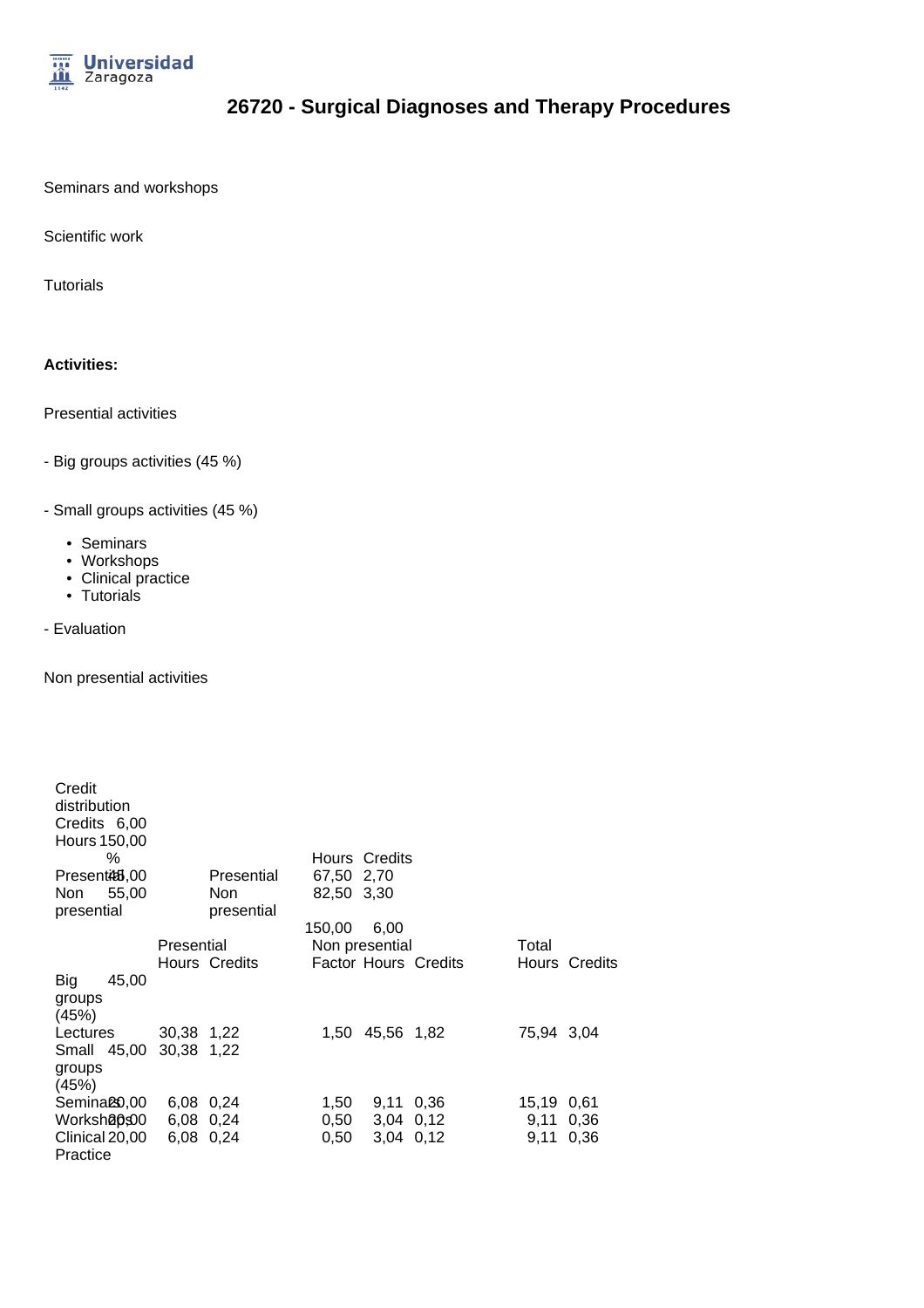

| Scientifi20,00<br>work<br>and                 | 6.08 0.24          |      | 1.50 | 9.11       | 0.36      | 15.19 0.61              |      |
|-----------------------------------------------|--------------------|------|------|------------|-----------|-------------------------|------|
| assessment<br>Clinical 10,00<br>case<br>based | 3.04 0.12          |      | 1.50 | 4,56 0,18  |           | 7,59                    | 0,30 |
| learning<br>Tutorials 0,00<br>Subtotal        | 3.04 0.12<br>30,38 | 1,22 | 0.50 | 30,38 1,22 | 1,52 0,06 | 4,56 0,18<br>60,75 2,43 |      |

#### **5.2.Learning activities**

The program, offered to the students to help them to reach the results includes the following activities:

**Presential learning activities** (45%).

#### - **Big Groups learning activities** (Classroom activities)

The subject is divided in 5 major sections subdivided in 23 lessons. Section-1 corresponds to "Fundamentals of surgery", distributed in 7 lessons. Those lessons include basic concepts of surgery that allow the students to introduce in the clasically so called "surgical diseases", the study of diseases susceptible to surgical treatment.

Sections 2, 3 y 4 deals, respectively, all the 3 commonest processes in the field of surgery that should be acquaintanced by the general practitioners :"Trauma" (7 lessons), "Infections" (4 lessons) and "Tumors" (1 lesson). Finally section -5 deals with "Trasplantation" (1 lesson). Due to the great advance in basic and clinical knowledge in transplant surgery and surgical research (1 lesson)

#### **- Small groups learning activities**

The students must accomplish, during the semester, the small group activities. All the students will be allocated in one of the 12 groups of activities. The first week include Hospital practice, the second week includes seminars and workshops activities.

#### **Week-1**

Monday Tuesday Wednesday Thursday Friday

11.00-14.00 h. Clinics Clinics Clinics Clinics Clinics

**Week-2**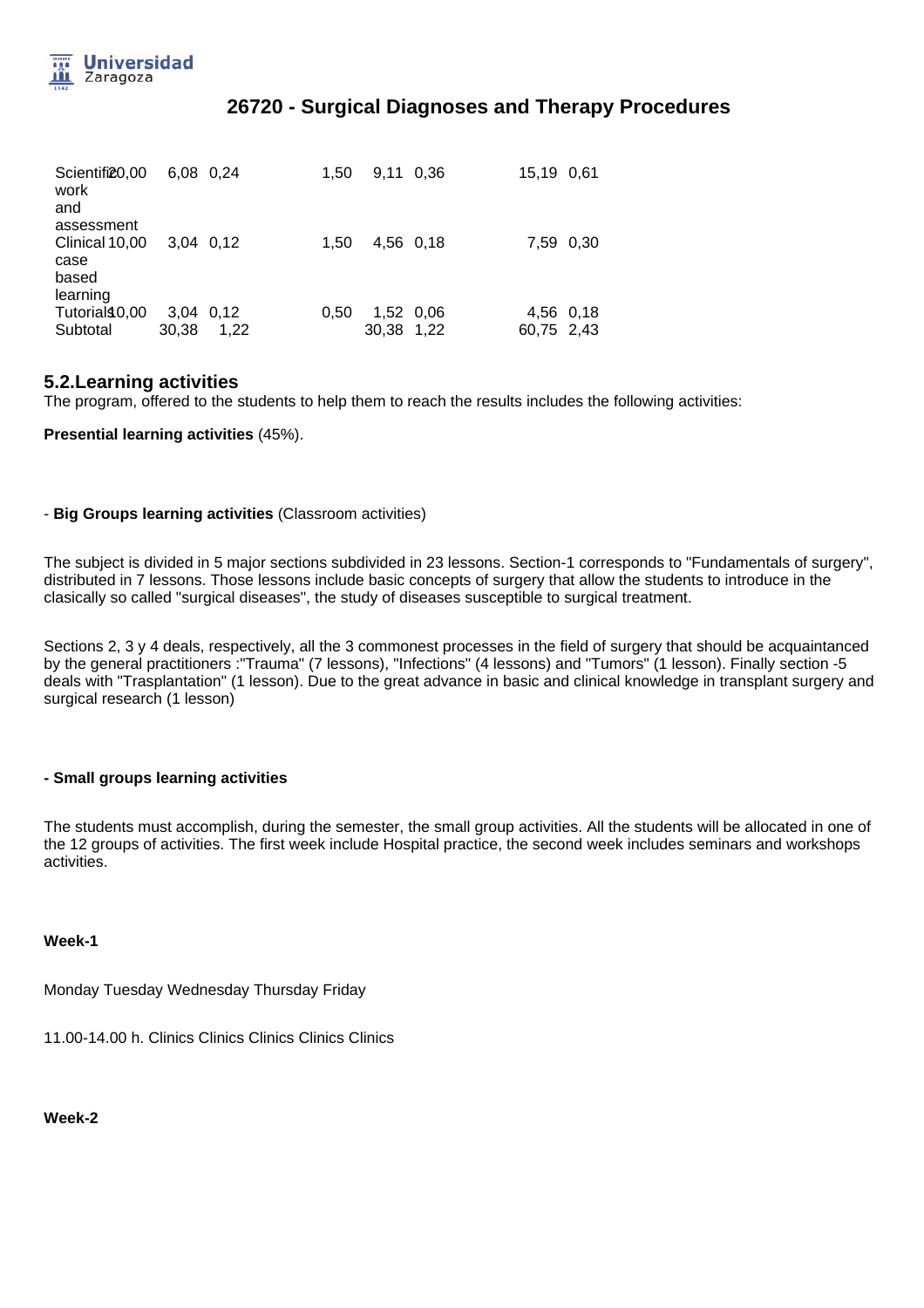

Monday Tuesday Wednesday Thrusday Friday

11.00-14.00 h. Seminar-1 Seminar-2 Seminar-3 Seminar-4 Seminar-5

**Hospital practice**

The students will acomplish a week of Hospital practice aiming at becoming familiar with the operation room, the hospitalization wards and the outpatient clinic

Every student with access to personal data or patients clinical records is required to keep confidentiality of the information.

All the students will be advised about the risks that the hospital and the laboratory practice, seminars and workshops can carry out and their consequences, including the handling of potential dangerous materials and also what to do in case of accident. All the students must sign a written compromise engagement of fullfilling all the security rules, otherwise they could not complete the period of practice.

For more information please refer to: Risk Prevention Unit, section: Students information

http://uprl.unizar.es/estudiantes.html

**Non presential learning activities** (55%)

This correspond to the autonomous and personal time dedicated to the program lessons, seminars and workshops or scientific work preparation.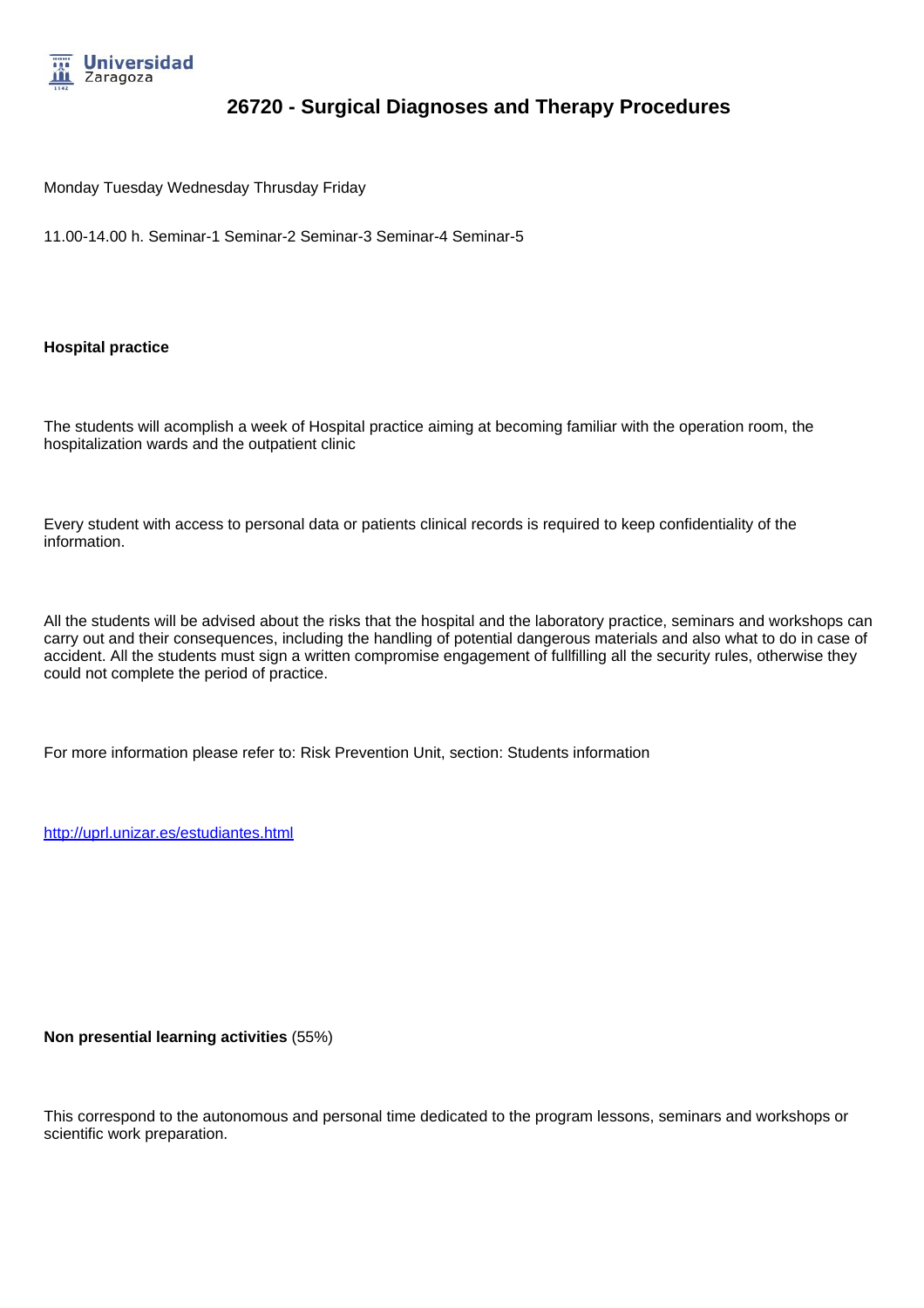

\*Tutorials

Tutorials will be personal appointments, it correspond to a presential activity. Appointments should be requested to the correspondent professor asking for the date (day and hour) and also could be non presential contacts (via e.mail or other electronic tools). Appointments should be scheduled during office time (8.00 h. to 15.00 h.).

In group tutorials could also been scheduled, conducted by the correspondent professors in charge of seminars and workshops.

At the beginning of the academic semester, students could ask for a tutor assignment. The aim of tutor asignment is to obtain an appropriate academic guidance

### **5.3.Program**

- Big Groups activities

PROGRAM COURSES (Lectures)

The program is divided in 5 main sections

#### 1. **Fundamentals of Surgery**

1. Surgery, Surgical Diseases.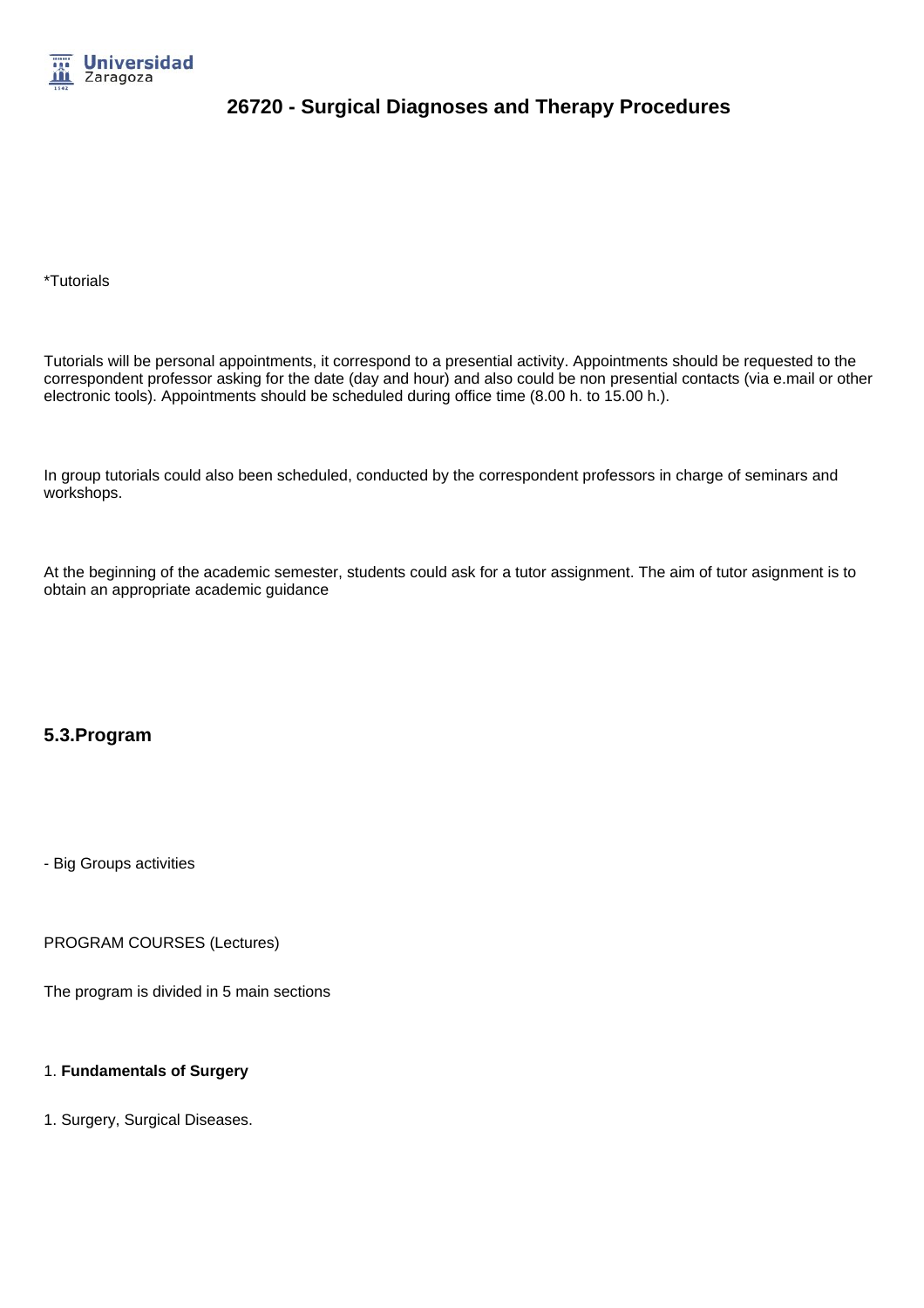

- 2. Asepsis and antisepsis, The operation room.
- 3. General, local and regional anesthesia.
- 4. Preoperative procedures, surgical risk evaluation.
- 5. Basic techniques of surgery.

6. Biological response to surgery, trauma and infection. Systemic Inflammatory response syndrome and multi-organ failure.

#### 7. Shock.

8. General preoperative care. Immediate postoperative care.

#### **2. Trauma**

- 9. Contusion and wounds. Wound healing, scarring complications.
- 10. Special etiology wounds. Gun shot wounds, bull horn wounds and animal bites.
- 11. Explosion wounds, crush syndrome and compartment syndrome.
- 12. Heat injuries, burns, electrical injuries.
- 13. Cold injuries: frostbite.
- 14. Initial assessment and treatment of multiple trauma patients.
- 15. General principles of plastic surgery, grafts, flaps, and pressure ulcers.

#### 3. **INFECTIONS**

- 16. Surgical infections, general perspective.
- 17. Surgical site infections, phlegmons and abscess.
- 18. Distant infections, sepsis, severe soft tissue infections.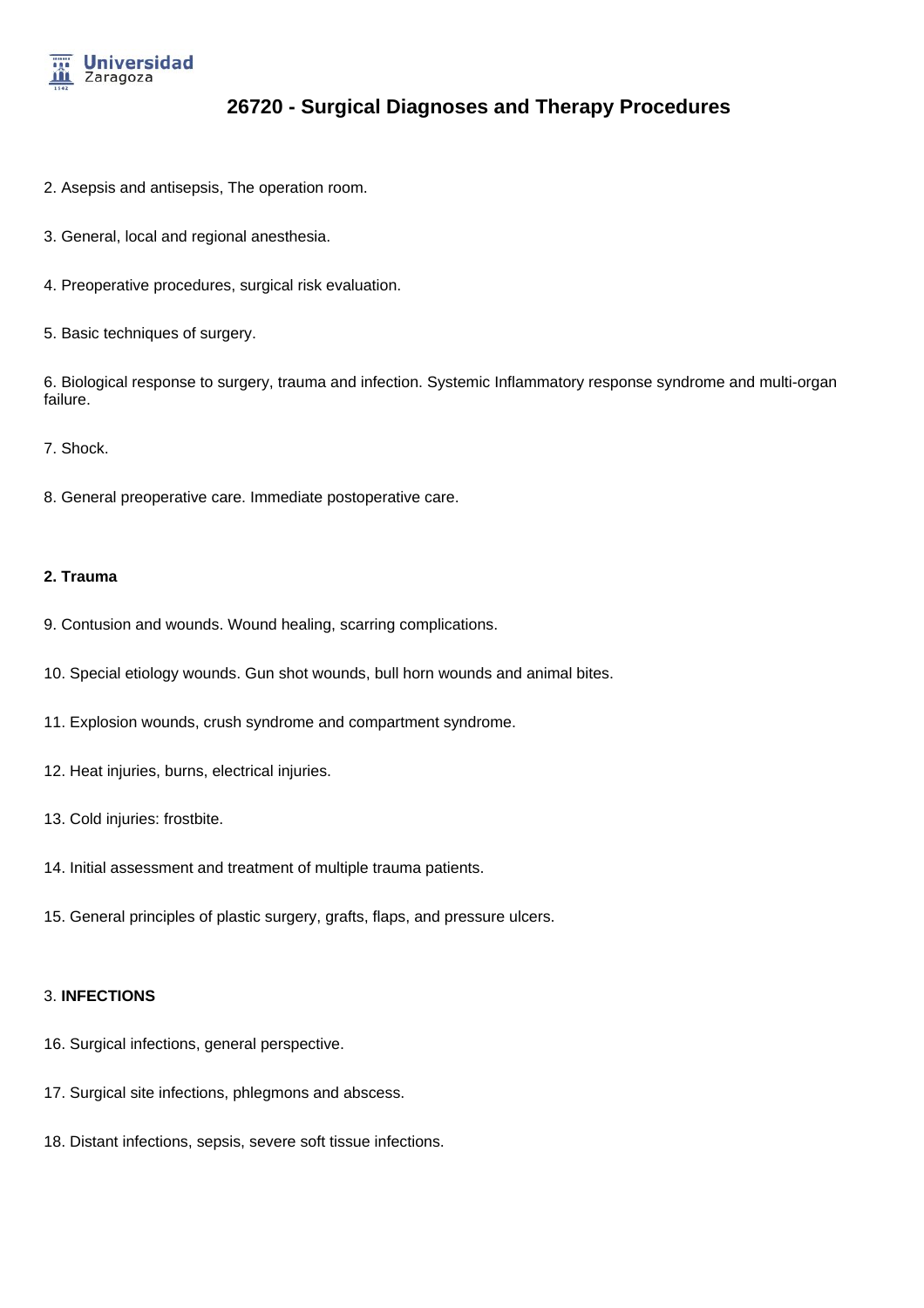

19. OR transmited diseases

#### 4. **TUMORS**

- 20. Principles of surgical oncology
- 21. Surgical aspects of breast cancer, soft tissue tumors and melanoma

#### 5. **TRANSPLANTATION**

22. Organ and tissue transplantation, general perspective.

#### 6. **RESEARCH**

23. Surgical research

- Small groups activities

Seminars and Workshops.

The content of these seminars/workshops are related to the program of the course and will be organised in oral presentations, skills, and active involvement of the student.

Every seminar/workshop will be organised in groups of 20-22 students except seminar-3 (groups of 10-12 students).

Dates, distribution and timetable will be available in advance at the Department of surgery notice boards

The Department of surgery has scheduled the following seminars/workshops for the 5º semester students that course the subject: Fundamentals of Surgery

Seminars and workshops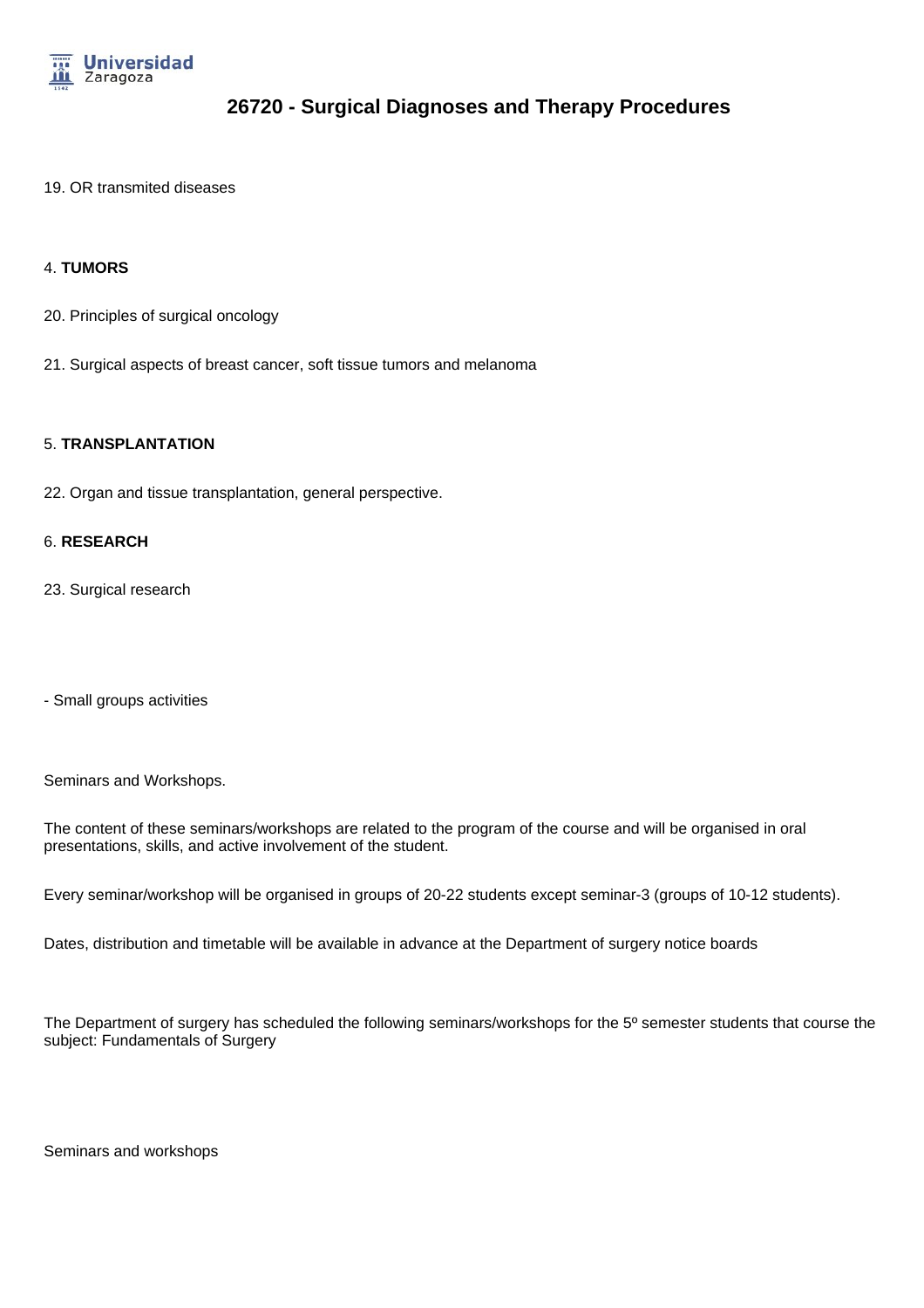

Seminar-1 (Monday).

#### **Venous lines and fluid therapy**

Seminar-2 (Tuesday).

#### **Videosurgery**

Seminar-3. (Wednesday)

Group-1: **Anestesia** HMS

Group-2: **Airway control** HCU

Seminar-4. (Thursday)

Group-2: **Anestesia** HMS

Group-1: **Airway control** HCU

Seminar-5 (Friday).

**Wound management**

Clinical practice/case resolution

All the students will complete a period of clinical practice in the hospital, in contact with surgical wards, OR and outpatient clinic. All the students will be allocated in the different hospital services following the distribution previously scheduled in the Department of surgery

Duration: 5 days of clinical practice during the correspondent week (from Monday to Friday) along the semester, from 11.00 h. to 15.00 h.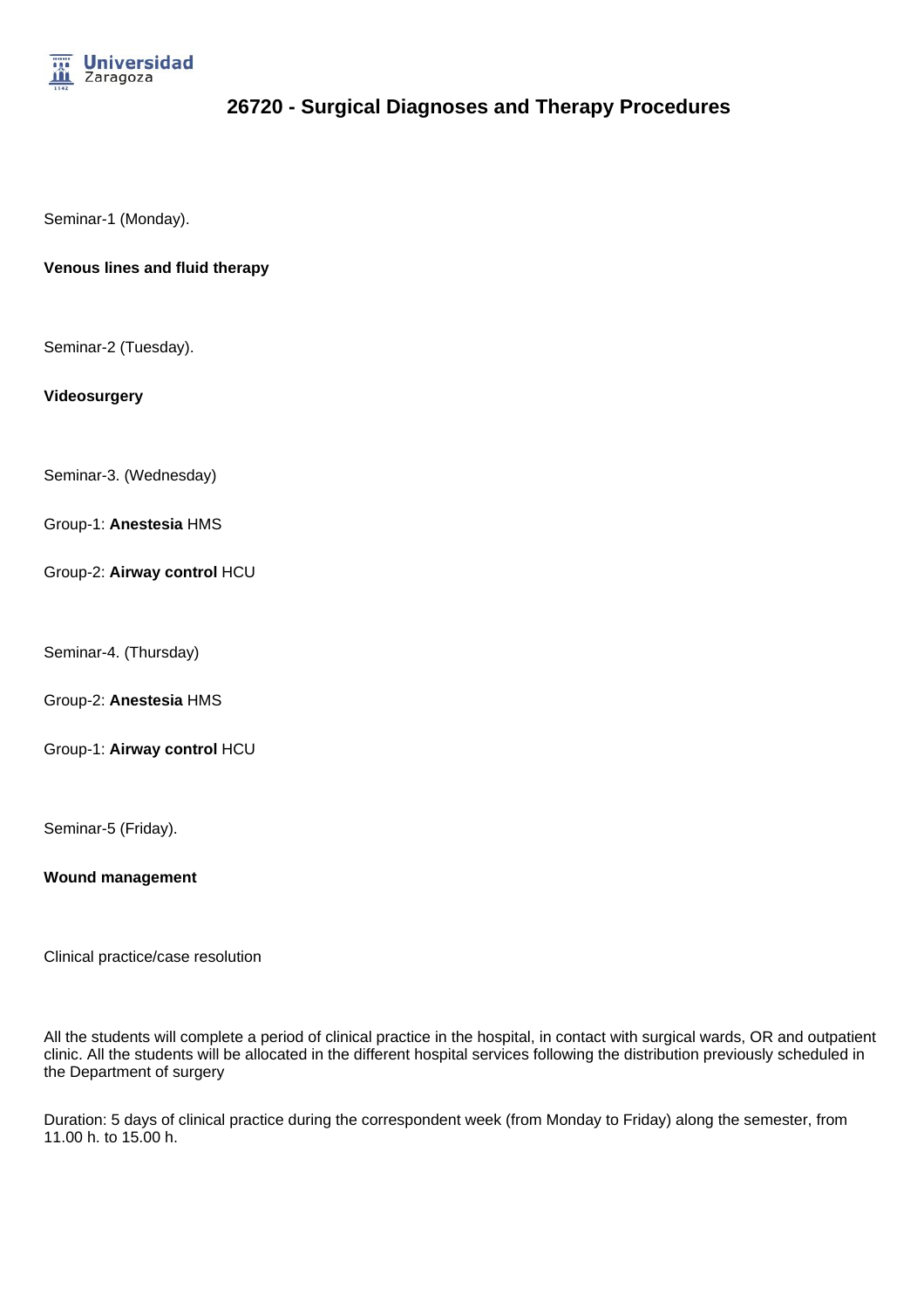

### **5.4.Planning and scheduling**

#### **Calendar of on-site activities and students scientific works presentation**

-Classroom lessons : 3 classroom lessons (lectures) every week (Monday, Tuesday, Wednesday), from the 8.00 h. to 9.00 h.

-Seminars and workshops: 5 seminars and workshops along the two weeks period of the small groups activities (from 11.00 h. to 14.00 h.)

-Clinical practice: 5 days of clinical practice along the semester (from 11.00 h. to 15.00 h.)

- Students scientific work : All the students will develop a scientific work that will be presented at the end of the semester (before the final exam)

### **5.5.Bibliography and recomended resources**

| <b>BB</b> | Cirugía AEC : manual de la Asociación<br>Española de Cirujanos / directores, P.<br>Parrilla Paricio, J. I. Landa García. - 2ª ed.<br>Madrid: Médica Panamericana, 2011                                                                                                                                                                                                                    |
|-----------|-------------------------------------------------------------------------------------------------------------------------------------------------------------------------------------------------------------------------------------------------------------------------------------------------------------------------------------------------------------------------------------------|
| BB        | Compendio de cirugía / H. Durán<br>Sacristán  [et al.] . - [1 <sup>a</sup> ed., 1 <sup>a</sup> reimp.]<br>Madrid [etc.] : McGraw-Hill Interamericana,<br>D.L. 2003                                                                                                                                                                                                                        |
| <b>BB</b> | Mulholland, Michael W. Greenfield's<br>Surgery: Scientific Principles and Practice.<br><b>Fourth Edition Williams &amp; Wilkins</b><br>publisher, 2011                                                                                                                                                                                                                                    |
| BB        | Principios de cirugía [10 <sup>a</sup> ed.] / editor en<br>jefe, F. Charles Brunicardi; editores<br>asociados, Dana K. Andersen  [et al.];<br>traducción, Martha Elena Araiza Martínez,<br>Rafael Blengio Pinto, José Luis González<br>Hernández ; traductor de vídeos, Anahí<br>Chong Hurtado. - 10 <sup>a</sup> ed. México; Madrid<br>[etc.] : McGraw-Hill Interamericana, cop.<br>2015 |